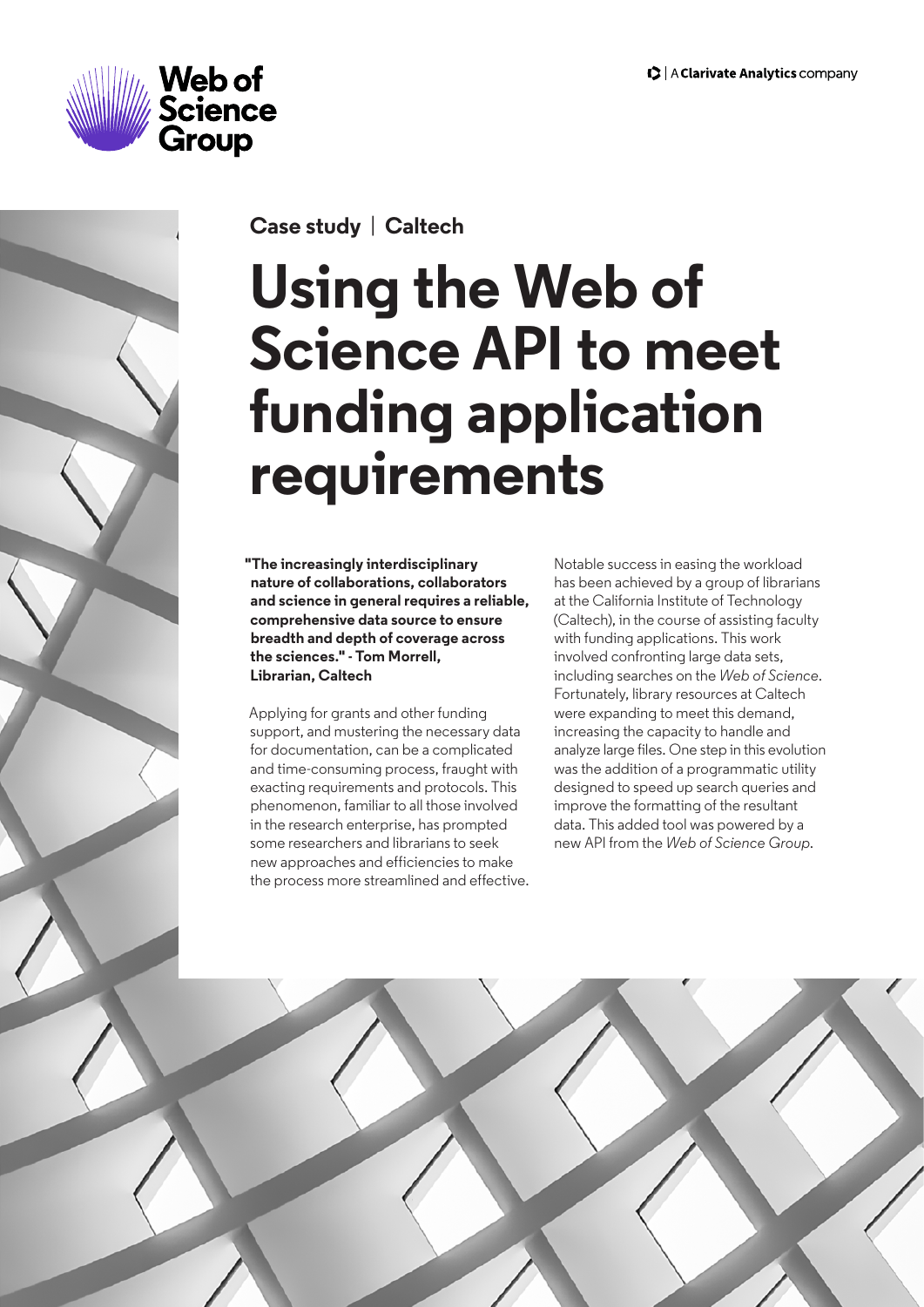### **Collaboration Data**

The Caltech librarians were fielding multiple queries from principal investigators (PIs) in physical-sciences disciplines, requesting help with funding applications to the US National Science Foundation (NSF).<sup>1</sup> The NSF stipulations include detailed information on collaborators – or, to use the official term, Collaborators and Other Affiliations (COA) data.

Specifically, in processing funding applications, the NSF uses COA information during the merit-review process, as the agency notes on its website,2 "to help manage reviewer selection." In practical terms, this means avoiding possible reviewer bias by preemptively excluding anyone with whom the PI may have a business or academic relationship – including coauthorship on a research paper, service on an editorial board, or other official interaction.

In theory, this operation seems straightforward. At Caltech, however, the librarians were assisting PIs in astrophysics, high-energy physics, and other fields in which the extent and extremity of multiauthor papers have increased markedly in recent years.

In 2012, Web of Science data underpinned a ScienceWatch report<sup>4</sup> on the proliferation of multiauthor papers. Four years earlier, as the story noted, papers from the multinational team at the Large Hadron Collider (LHC) at CERN had broken the record for most-authored paper, with more than 3,000 listed collaborators. Subsequently, the hunt for the Higgs boson, nearing its successful conclusion just as the ScienceWatch story appeared, continued the trend of "hyper-authorship," as did other collaborations.



#### **Figure 1: Percentage of Journal Articles with 10+ Authors by ESI Category**

Data includes journal articles from Web of Science Science Citation Index Expanded (SCI-E) and Social Science Citation Index (SSCI). Data will not equal 100% due to rounding. Date of extraction: 5 April 2019."

<sup>1</sup> https://www.nsf.gov/pubs/2019/nsf19003/nsf19003.pdf

- <sup>2</sup> https://www.nsf.gov/bfa/dias/policy/coa.jsp
- <sup>3</sup> https://clarivate.com/?p=35127&preview=1&\_ppp=0f3e27ff4c

<sup>4</sup> ScienceWatch, July 2012: http://archive.sciencewatch.com/newsletter/2012/201207/multiauthor\_papers/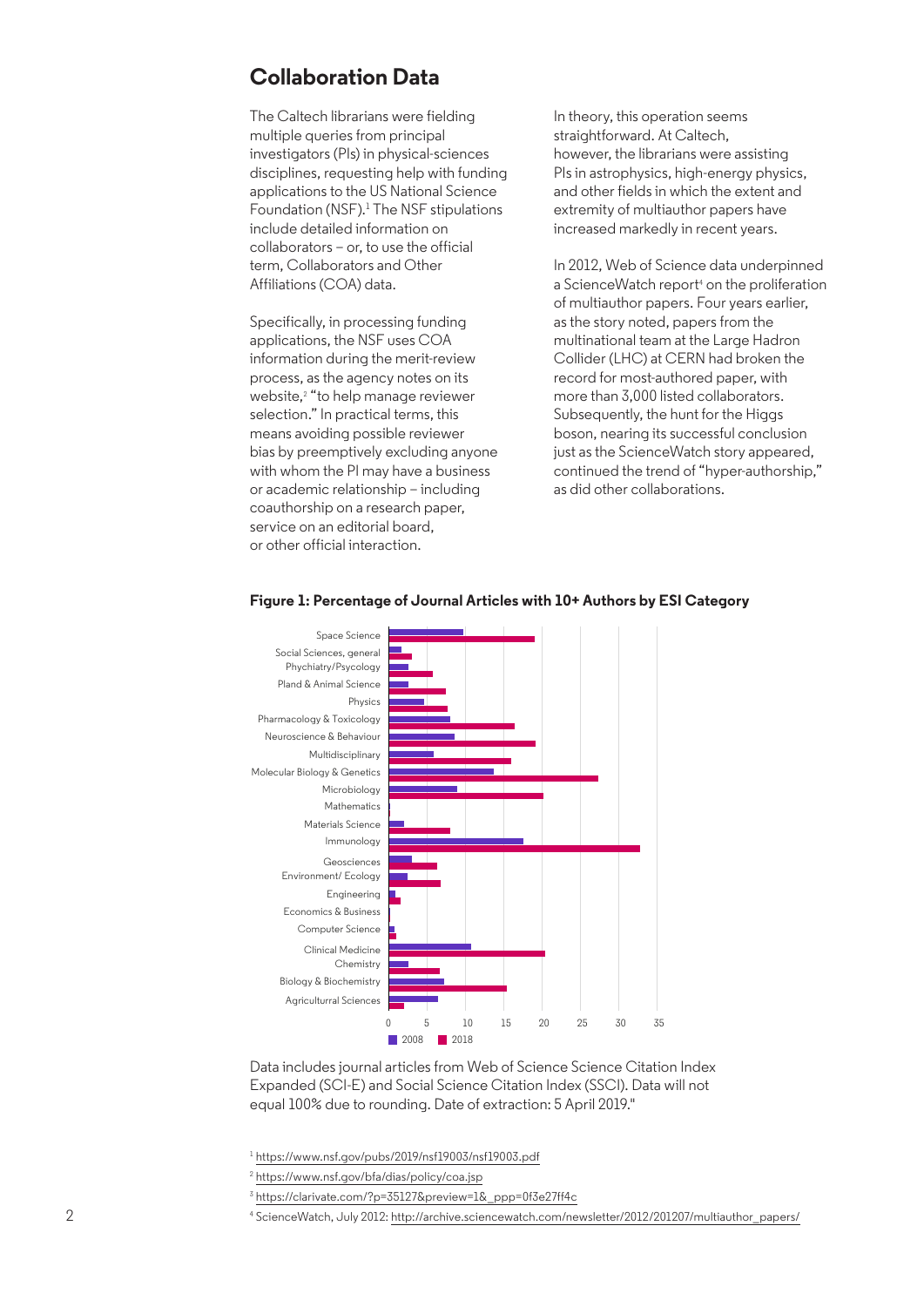Nature magazine reported in 20185 (quoting data from Web of Science) on the continuing rise of papers with more than 1,000 authors. By then, the 3,000-author mark had been handily surpassed by a 2015 Physical Review Letters<sup>6</sup> report listing more than 5,100 authors. (The paper, not terribly surprisingly, described follow-up work at the LHC on the Higgs boson.) Overall, as Nature reported, the fields of nuclear and particle physics accounted for the majority of 1,000-plus-author papers.

Meanwhile, as Web of Science figures attest, the percentage of papers with 10 or more authors has steadily increased in all main fields over the last decade. Overall, in journal articles indexed in the subject fields covered in Essential Science Indicators, the percent of share papers with more than 10 authors has more than doubled in 14 of 22 subject areas (see Figure 1).

# **454**  publications and nearly

# 11,000 unique coauthors

## **Complex Reports**

At Caltech, the surging trend of multiauthor papers was clearly evident as library staff addressed the COA component of faculty NSF applications.

#### **The problem:**

Sometimes faculty requests involve a dozen or more PIs, each of whom is responsible for considerable research output, routinely entailing hundreds of publications and thousands of coauthors (in one instance, 454 publications and nearly 11,000 unique coauthors). The multistep data collection consumed a huge amount of time, as did the processing and vetting of the results – all while the librarians had their hands full with other requests and activities.

#### **Another complication:**

Library staff were starting to field additional faculty requests that went beyond the astrophysics specialization of their databases. Although Caltech's own repository<sup>7</sup> and the Harvard Astrophysics Data System (ADS) in astrophysics allowed for programmatic access to the required data, faculty from other departments were consulting librarians for assistance with their grants. The problem called for a multidisciplinary resource.

5 www.natureindex.com/news-blog/paper-authorship-goes-hyper 6 https://journals.aps.org/prl/abstract/10.1103/PhysRevLett.114.191803 7 https://authors.library.caltech.edu/